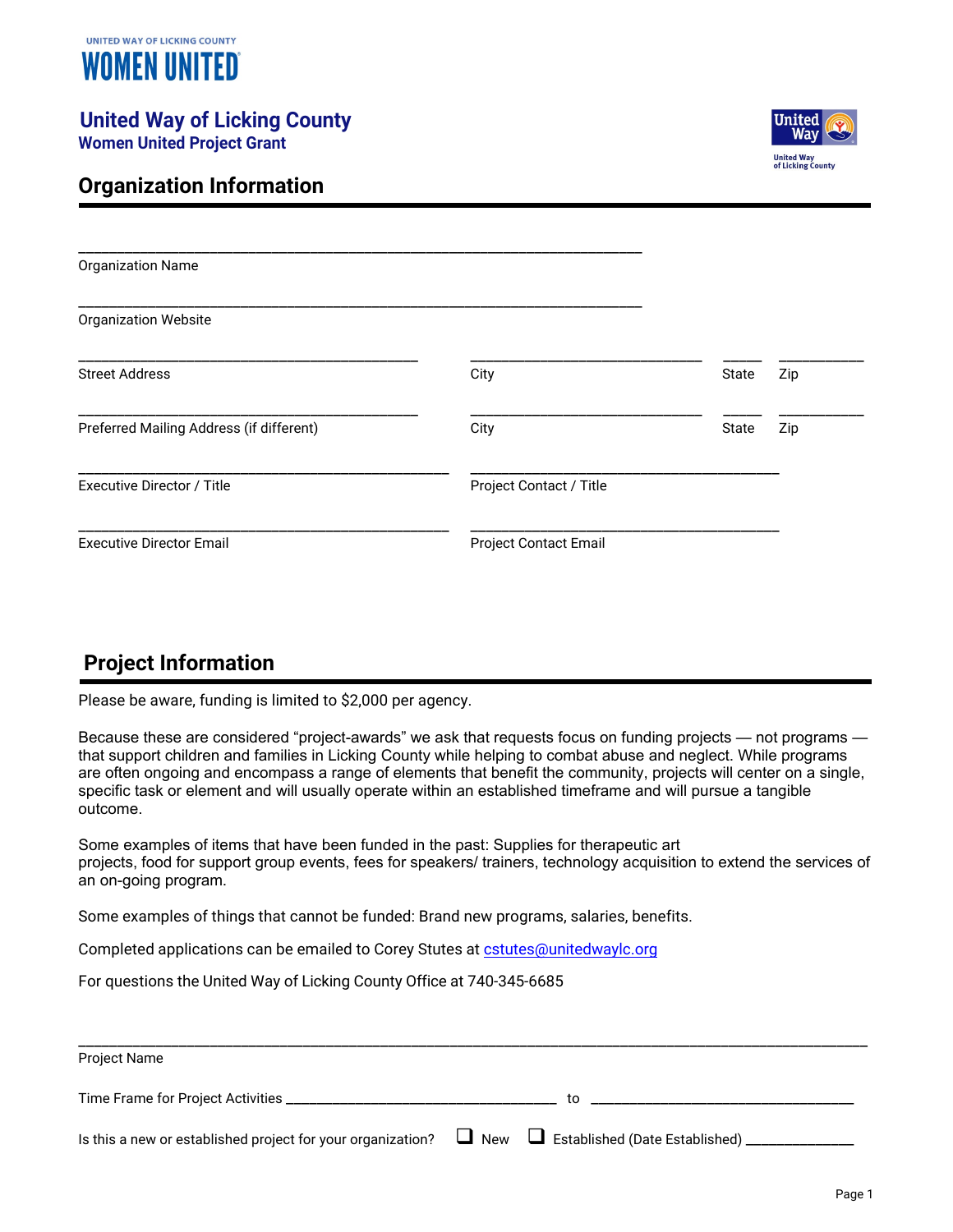

#### **United Way of Licking County Women United Project Grant**



Have you previously received UWLC funding for THIS project?  $\Box$  No  $\Box$  Yes - Most Recent Funding Cycle \_

Organization Mission:

How does this **project** fit into your organizations' mission and long-range goals?

#### **Project Description /Purpose**

Provide a brief description of the activities (curriculum, services, staff, etc.) that will be used to address the objectives. (400-word limit.) If you need more space, please send as an attachment.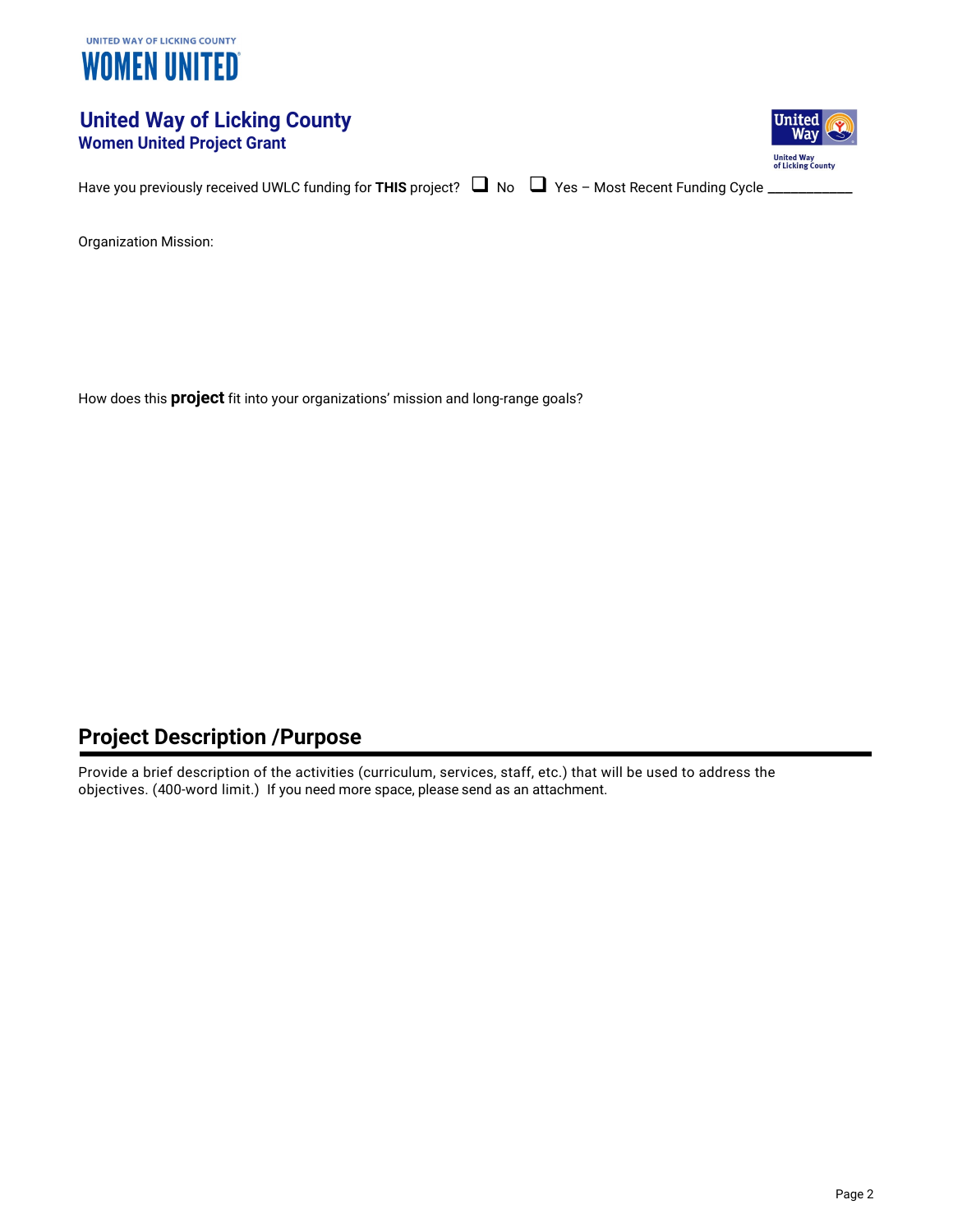

**United Way of Licking County Women United Project Grant**



#### **Implementation**

Describe how you will implement this project. If this is an ongoing program/project how will this funding help you to continue or grow? (200-word limit)

#### **Assessment**

Describe how you will evaluate the program/project success. (200-word limit)

#### **Financials**

Attach a projected budget for use of funds, including costs of supplies.

List any additional grants or sponsorships.

Most recently completed fiscal year-end financial statement.

Please note that if the money is not used by the end of the designated time period, any leftover funds will be returned to United Way.